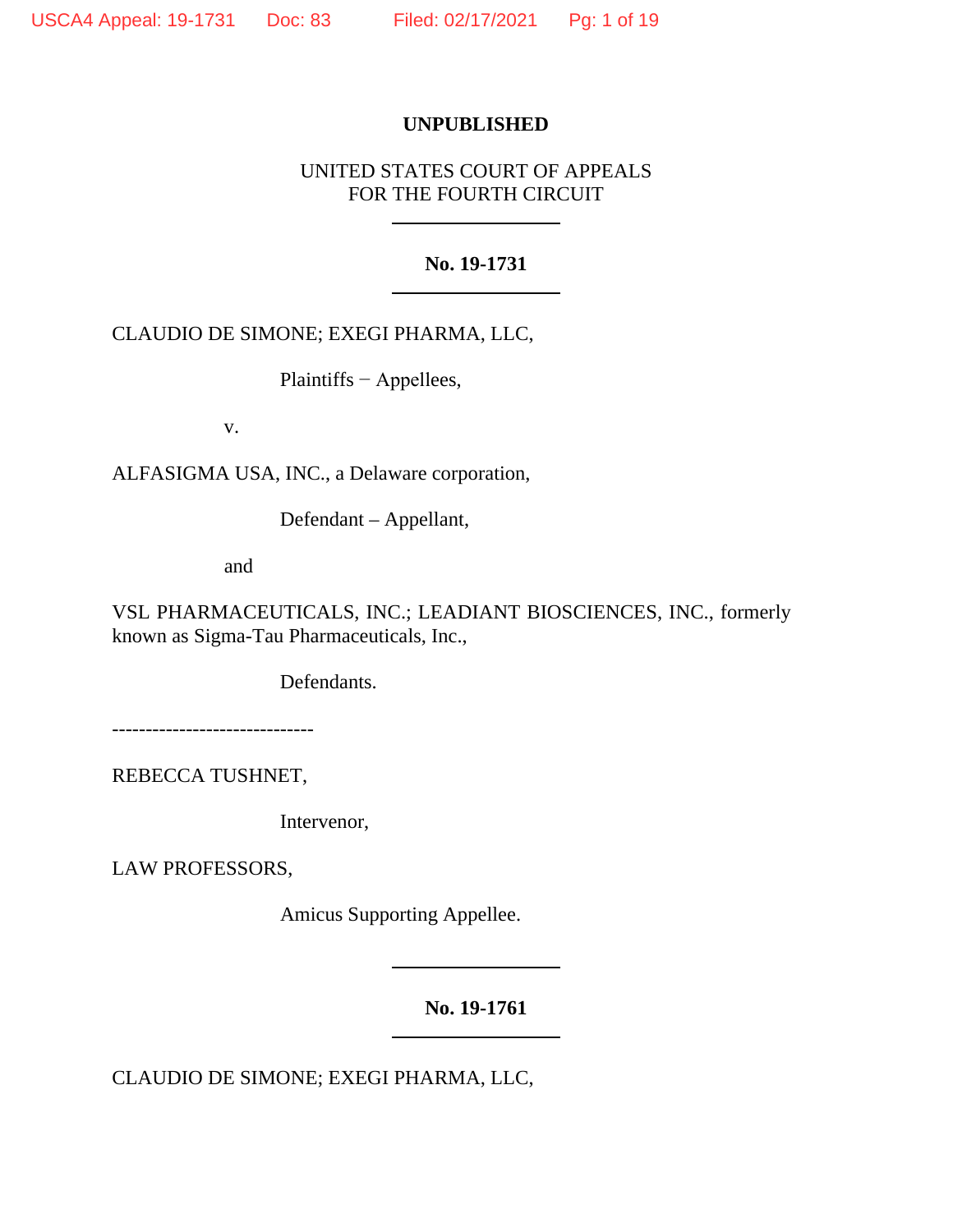Plaintiffs − Appellees,

v.

VSL PHARMACEUTICALS, INC.,

Defendant – Appellant,

and

ALFASIGMA USA, INC., a Delaware corporation; LEADIANT BIOSCIENCES, INC., formerly known as Sigma-Tau Pharmaceuticals, Inc.,

Defendants.

------------------------------

REBECCA TUSHNET,

Intervenor,

LAW PROFESSORS,

Amicus Supporting Appellee.

## **No. 19-1762**

CLAUDIO DE SIMONE; EXEGI PHARMA, LLC,

Plaintiffs − Appellees,

v.

LEADIANT BIOSCIENCES, INC., formerly known as Sigma-Tau Pharmaceuticals, Inc.,

Defendant – Appellant,

and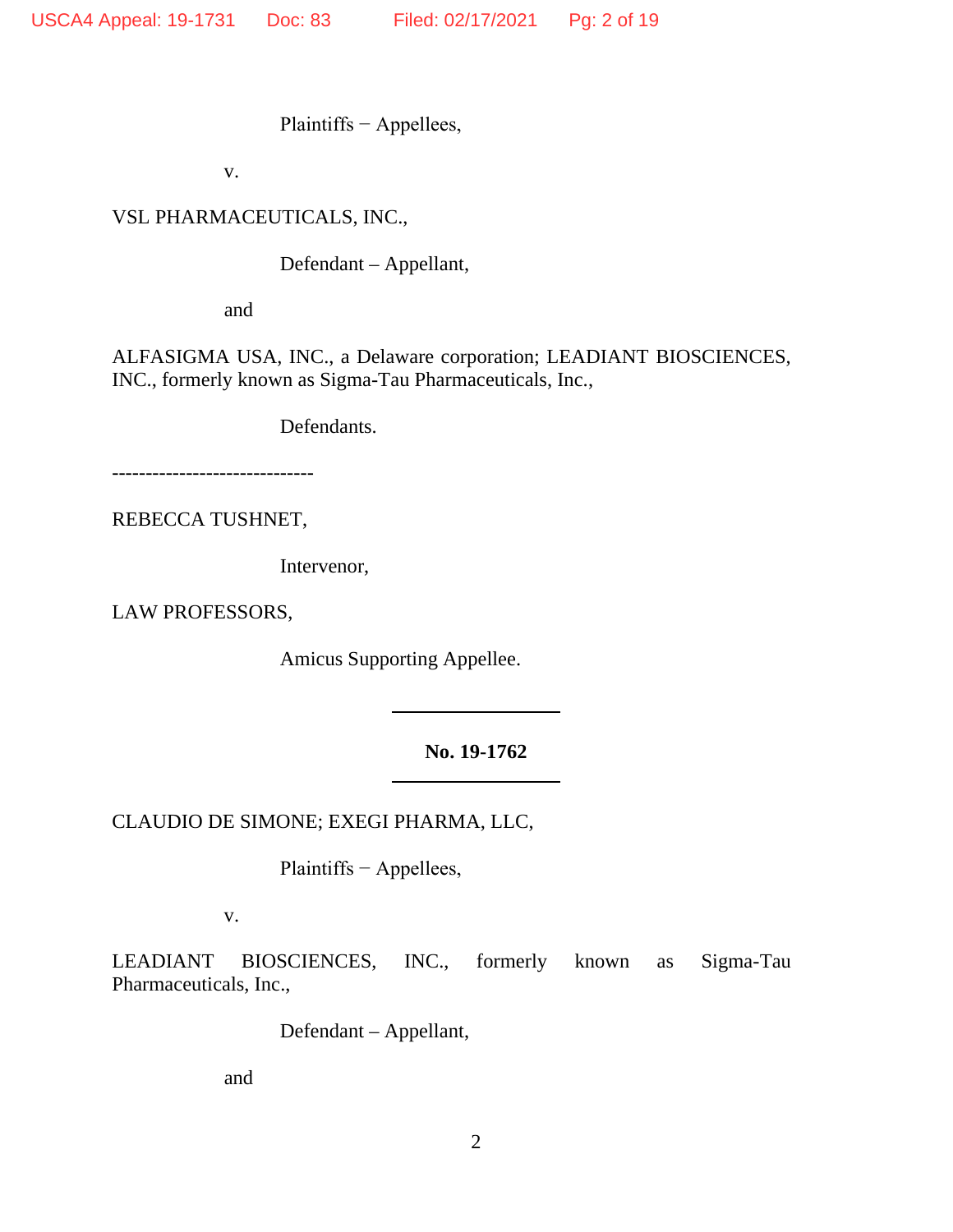ALFASIGMA USA, INC., a Delaware corporation; VSL PHARMACEUTICALS, INC.,

Defendants.

------------------------------

REBECCA TUSHNET,

Intervenor,

LAW PROFESSORS,

Amicus Supporting Appellee.

Appeal from the United States District Court for the of Maryland, at Greenbelt. Theodore D. Chuang, District Court Judge. (8:15-cv-01356-TDC)

Argued: October 29, 2020 Decided: February 17, 2021

Before NIEMEYER, DIAZ, and QUATTLEBAUM, Circuit Judges.

Affirmed in part and vacated in part by unpublished per curiam opinion.

**ARGUED:** Robert Scott Brennen, MILES & STOCKBRIDGE, PC, Baltimore, Maryland; Brian Lawrence Schwalb, VENABLE LLP, Washington, D.C.; Liesel Johanna Schopler, RIFKIN WEINER LIVINGSTON, LLC, Bethesda, Maryland, for Appellants. Jeremy Wyeth Schulman, SCHULMAN BATTACHARYA, LLC, Bethesda, Maryland, for Appellee. **ON BRIEF:** Charles S. Fax, RIFKIN WEINER LIVINGSTON, LLC, Bethesda, Maryland, for Appellant Leadiant Biosciences, Inc. Mitchell Y. Mirviss, Calvin R. Nelson, Elizabeth C. Rinehart, VENABLE LLP, Washington, D.C., for Appellant VSL Pharmaceuticals, Inc. Erinn Maureen Maguire, Annie Meredith McGuire, MILES & STOCKBRIDGE, PC, Baltimore, Maryland, for Appellant Alfasigma USA, Inc. Jeffrey S. Gavenman, SCHULMAN BHATTACHARYA, LLC, Bethesda, Maryland, for Appellees. Brian Wolfman, Washington, D.C., for Amici Law Professors.

Unpublished opinions are not binding precedent in this circuit.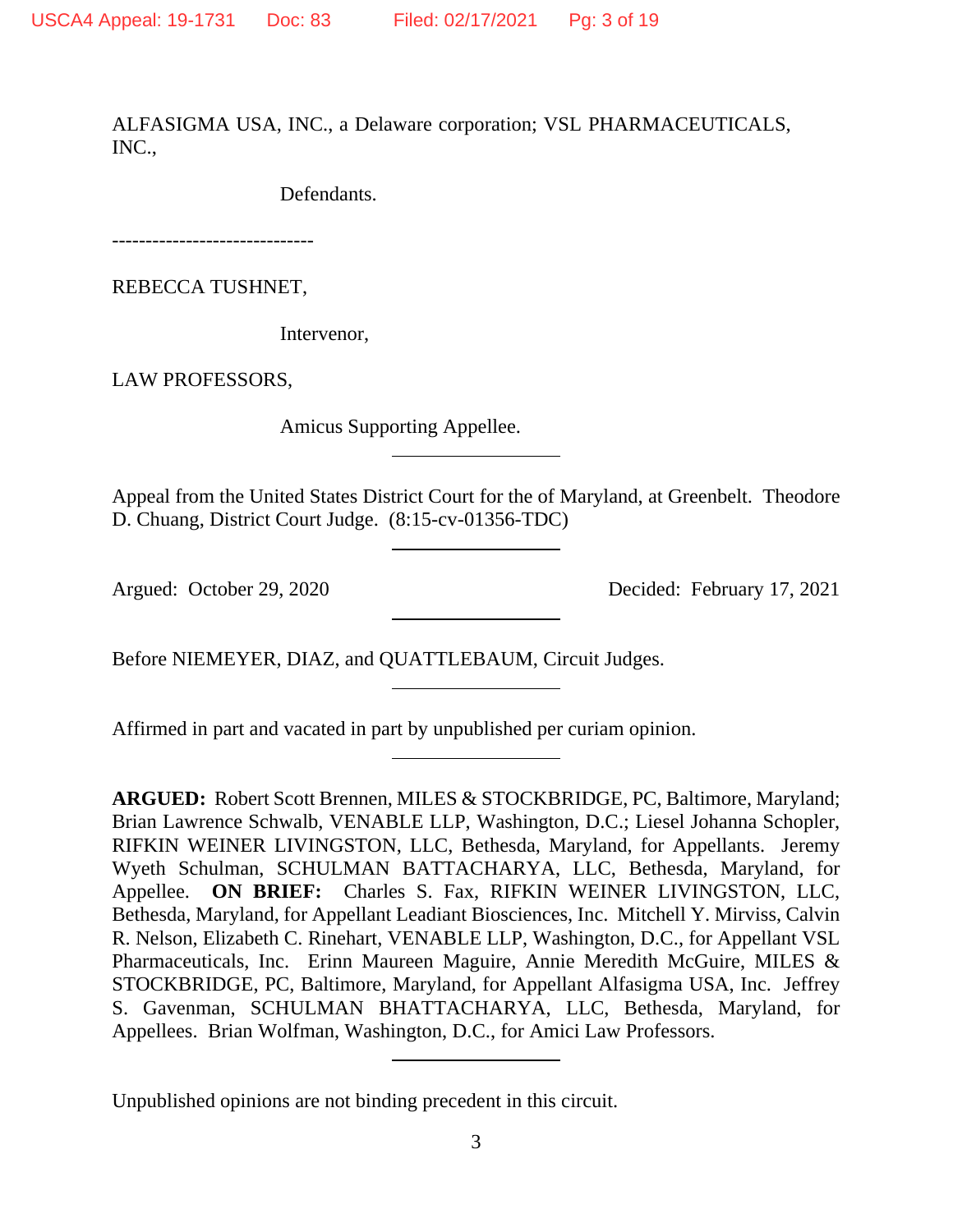### PER CURIAM:

In this consolidated appeal, VSL Pharmaceuticals, Inc., Leadiant Biosciences, Inc., and Alfasigma USA, Inc. (collectively, the "VSL Parties") challenge two district court orders, in relevant parts: (1) denying Leadiant's and Alfasigma's motions for judgment as a matter of law on ExeGi Pharma, LLC's claim for false advertising in violation of the Lanham Act; (2) denying VSL's and Leadiant's motions for judgment as a matter of law on Claudio De Simone's claim for unjust enrichment; (3) denying VSL's motion for a new trial on VSL's counterclaim against De Simone for breach of fiduciary duty; and (4) issuing a permanent injunction against Leadiant and Alfasigma in relation to ExeGi's false advertising claim.<sup>[1](#page-3-0)</sup> A jury found in ExeGi's and De Simone's favor on all claims and awarded a total of \$17,046,606 in damages for false advertising and unjust enrichment.

We affirm the district court in upholding the jury's verdicts and damages awards. We likewise affirm the district court in issuing a permanent injunction to prevent additional

<span id="page-3-0"></span><sup>&</sup>lt;sup>1</sup> Though the VSL Parties' opening brief purports to seek broader review, including that of the district court's summary judgment order, their arguments—and the relief their conclusion requests—are narrower in scope. The VSL Parties argue that the district court inappropriately "expanded" its summary judgment ruling in a jury instruction, but they don't challenge the ruling itself. And the VSL Parties didn't object to the jury instruction that they now take issue with. Thus, we deem this issue waived. *See Grayson O Co. v. Agadir Int'l LLC*, 856 F.3d 307, 316 (4th Cir. 2017) ("A party waives an argument by failing to present it in its opening brief or by failing to develop its argument—even if its brief takes a passing shot at the issue.") (cleaned up); *Belk, Inc. v. Meyer Corp.*, *U.S.*, 679 F.3d 146, 154 n.6 (4th Cir. 2012), *as amended* (May 9, 2012) (holding that appellant waived its challenge to jury instructions when it "fail[ed] to provide a record citation to where it objected to any given or omitted jury instruction" below).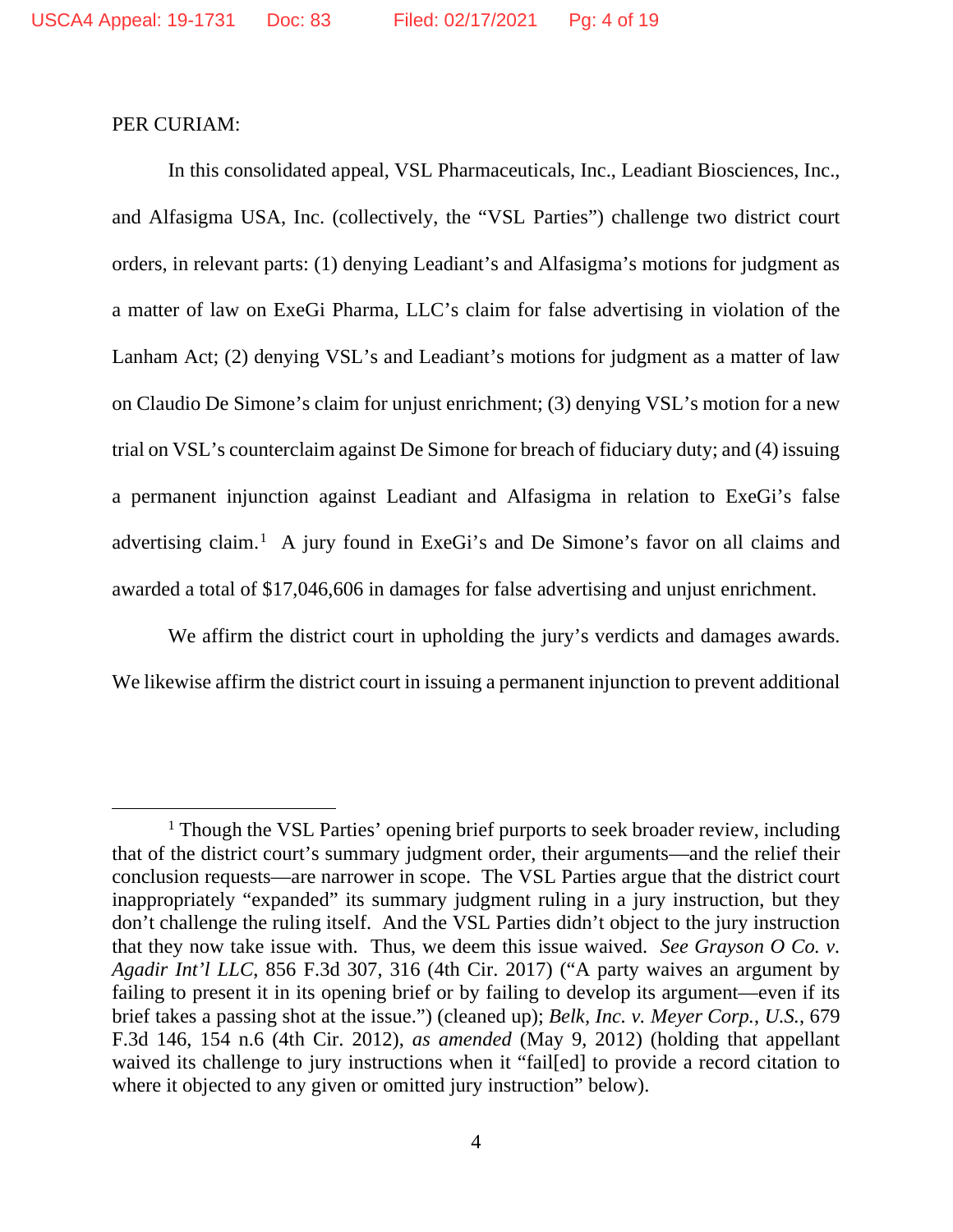false advertising by the VSL Parties. But because we hold that the injunction is overbroad as written, we also vacate in part.

I.

#### A.

The claims at issue relate to an eight-strain probiotic formulation that De Simone invented in the 1990s in collaboration with two other scientists. De Simone obtained a patent for his probiotic formulation in 1998.<sup>[2](#page-4-0)</sup> De Simone also developed certain "knowhow" consisting of a unique biochemical profile, formulae, processes, data, and other technical and non-technical information (the "Know-How").

In 1999, De Simone began talks with brothers Claudio and Paolo Cavazza, who owned Sigma-Tau Group, a large Italian pharmaceutical conglomerate. De Simone and Sigma-Tau Group entered into an agreement recognizing De Simone's ownership rights in both the probiotic patent and the Know-How and granting Sigma-Tau Group "an exclusive option for an exclusive license related to" those rights for the purpose of commercializing the patent in the U.S. as a drug. J.A. 291.

In 2000, De Simone and the Cavazza brothers shifted course, intending to bring products based on various patents that De Simone owned to the U.S. market as nutritional supplements instead. The three incorporated VSL for that purpose. De Simone and the

<span id="page-4-0"></span> $2$  De Simone originally co-owned the patent but later gained full ownership rights. The patent was reissued in 2008 to list De Simone as the sole inventor and owner.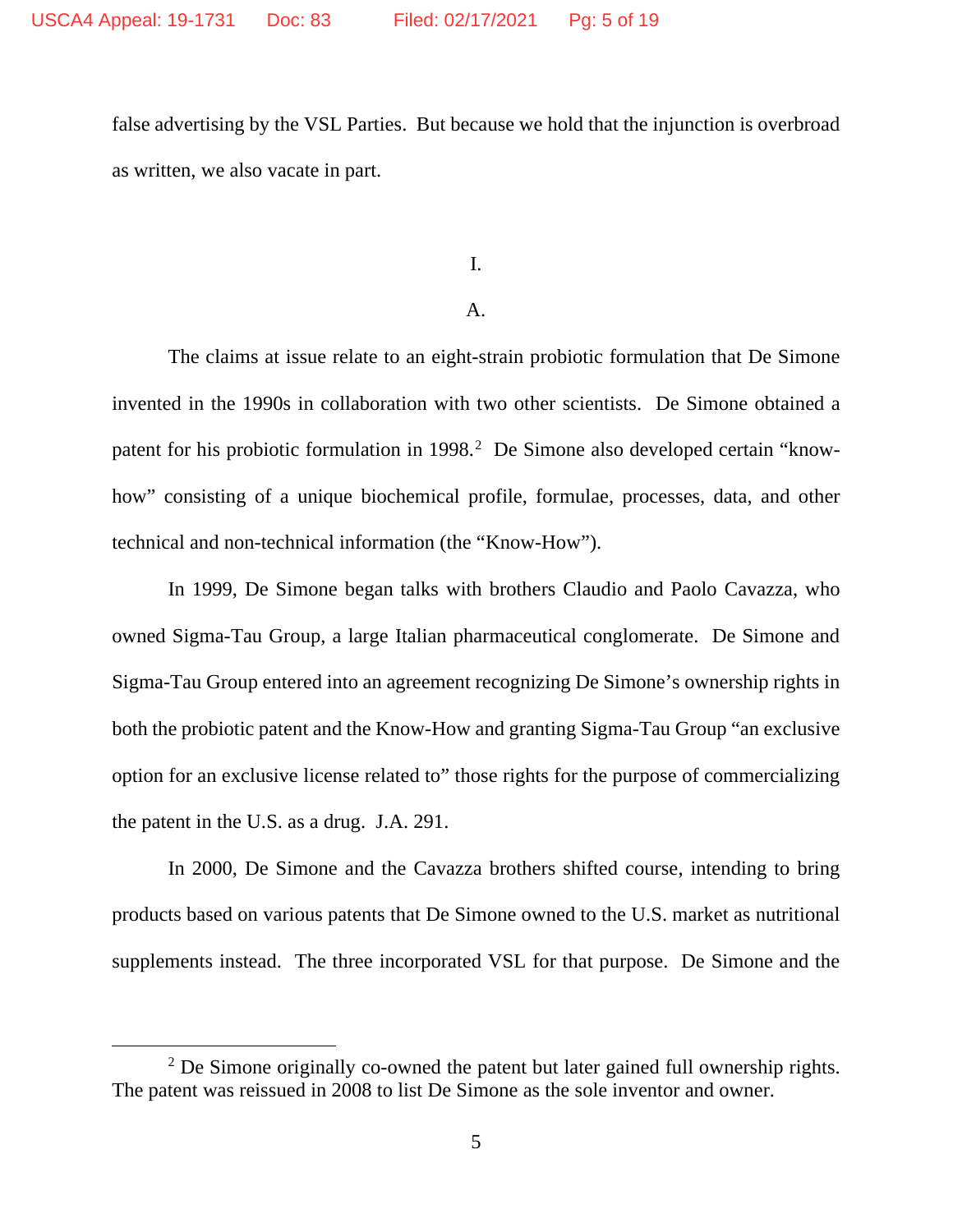two Cavazzas each owned one-third of VSL through various holding companies. De Simone was named VSL's CEO and was also appointed to its board of directors.

De Simone transferred the trademark "VSL#[3](#page-5-0)" to VSL on September 18, 2000.<sup>3</sup> De Simone and VSL subsequently executed a patent license agreement granting VSL an exclusive license to De Simone's rights in the probiotic patent "for the production and for the commercialization" in the U.S. of any product "marketed as dietary supplement or functional food" containing the bacteria described in the patent. J.A. 662, 663. The agreement required VSL to pay a percentage of the product's net sales to De Simone as royalties and was effective until the patent expired on February 9, 2015.

In August 2001, VSL partnered with a company that later became Danisco USA, Inc. to manufacture a probiotic based on De Simone's patent. That probiotic, branded as VSL#3, was first offered for sale in the U.S. in mid-2002. In 2003, VSL entered into an agreement with Sigma-Tau, an American subsidiary of the Cavazzas' Sigma-Tau Group, to market, distribute, and sell VSL#3 in the U.S. That company eventually became Leadiant (and is still owned by the Cavazzas).<sup>[4](#page-5-1)</sup> Leadiant eventually assigned all rights and interests in its agreement with VSL to another company, which later merged into Alfasigma (which is partially owned by the Cavazzas). VSL#3 was a successful product, in large part

<sup>&</sup>lt;sup>3</sup> De Simone previously owned the trademark through a different company.

<span id="page-5-1"></span><span id="page-5-0"></span><sup>4</sup> Claudio Cavazza died in 2011 and his children inherited his interests in Sigma-Tau Group. References to "the Cavazzas" after 2011 refer to Paolo Cavazza and Claudio's heirs.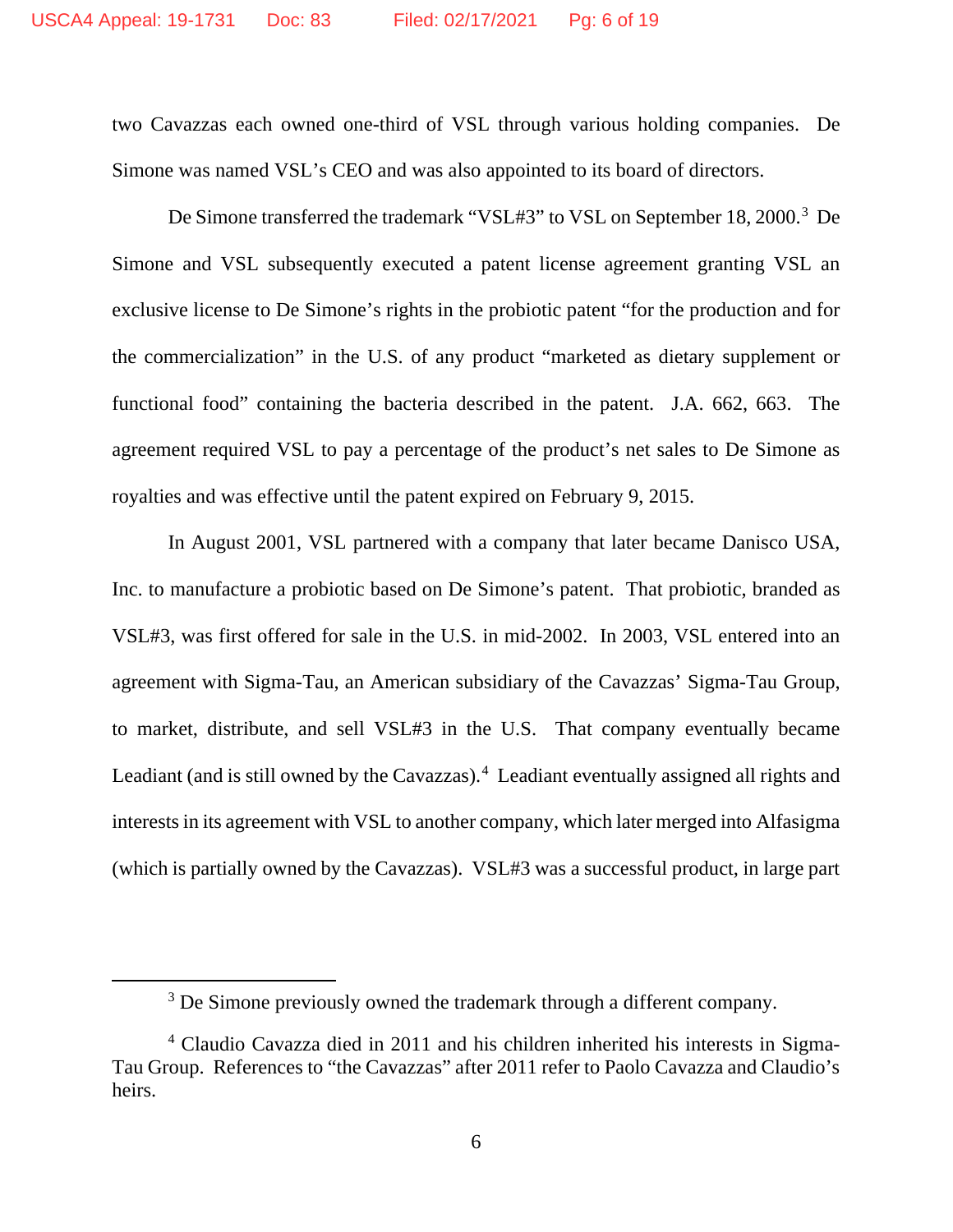due to clinical studies that supported its safety and efficacy in helping individuals manage certain gastrointestinal disorders.

De Simone's relationship with the Cavazzas began to fray in 2005. The strain eventually led to the execution of three agreements: (1) a 2006 confidential disclosure agreement between De Simone, Danisco, VSL, and various VSL affiliates in which the parties "recognized and agreed that De Simone is the owner of" VSL#3's product formulation, recognized De Simone's right to discontinue a company's license to make VSL#3, and instructed Danisco "to discontinue the use and/or manufacture of VSL #3" upon notice of such discontinuation, J.A. 296; (2) a 2007 agreement between De Simone and VSL in which De Simone granted VSL a license to use the Know-How to distribute VSL#3 in Canada; and (3) a 2008 supply agreement between De Simone and Danisco that required Danisco to keep De Simone's Know-How confidential and echoed De Simone's right to dictate whom Danisco could supply with VSL#3.

In 2010, De Simone and VSL executed an agreement in which De Simone granted VSL an exclusive license to use the Know-How for the manufacture, production, marketing, and sale of VSL#3 in the U.S. That license was to become effective upon expiration of the probiotic patent and related license agreement in February 2015 and would remain in effect until January 31, 2016. The agreement contained various termination provisions, one of which gave De Simone the right to immediately terminate the license if there was a change of control at VSL.

The tension between De Simone and the Cavazzas worsened in 2013, and their working relationship had completely broken down by mid-2014. During this time, the

7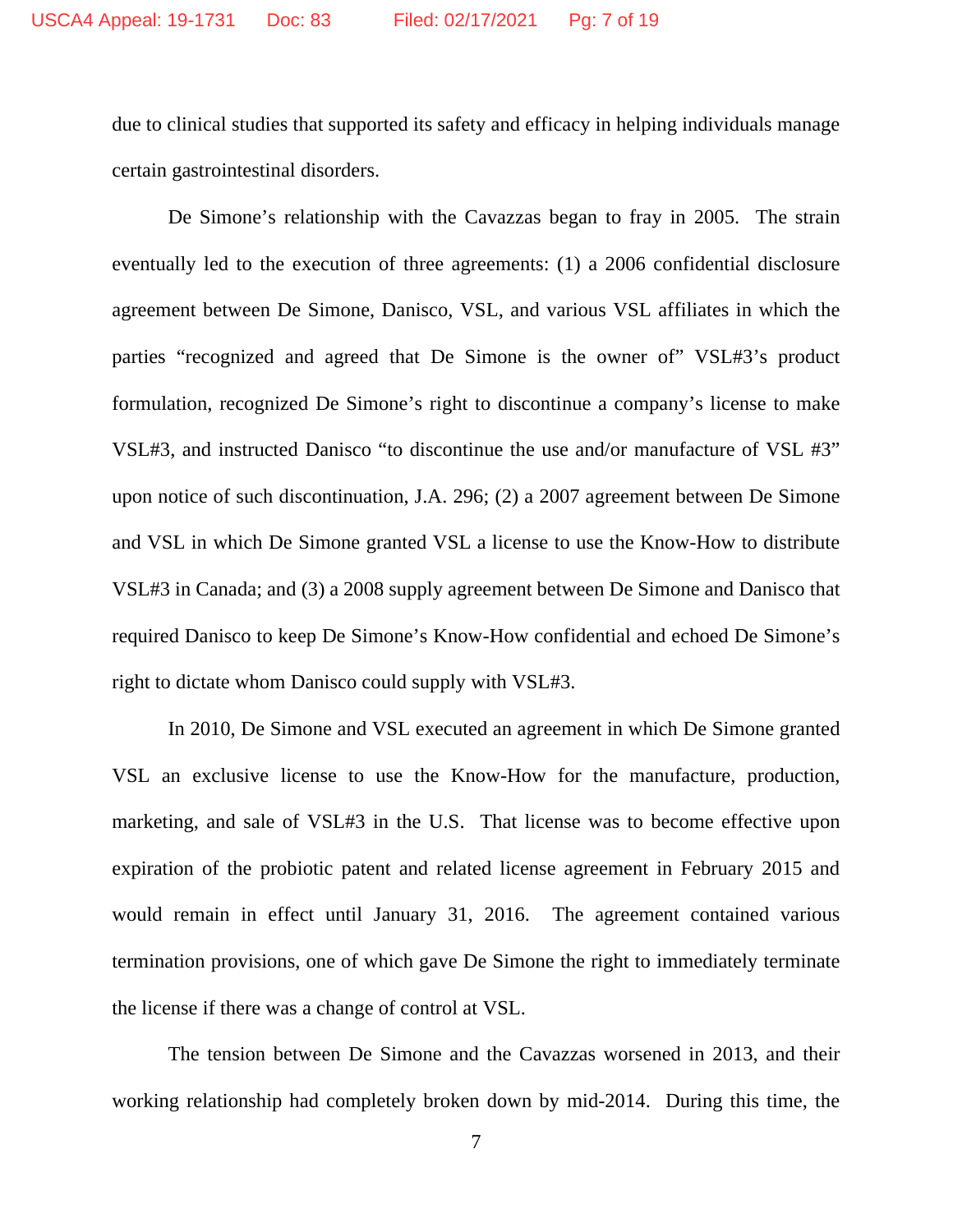holding company that was VSL's majority shareholder (and was controlled by the Cavazzas) began making requests for corporate records that De Simone refused. These events sparked a Delaware lawsuit that the parties eventually settled.

Meanwhile, in June of 2014, De Simone and VSL entered into an amended supply agreement with Danisco. This agreement provided that De Simone in his individual capacity would replace VSL as the buyer of the probiotic "in the event that the [2010] Know How License Agreement is terminated or expires before the expiration or termination of this Agreement for any reason." J.A. 300.

De Simone resigned as CEO and from VSL's board of directors on November 14, 2014. That same day, he terminated the 2010 Know-How agreement based on its change of control provision (another member of VSL's three-member board had resigned in October). In a letter, De Simone told VSL that it "no longer retained" the necessary expertise to manufacture VSL#3 and proposed that VSL license the VSL#3 trademark to him under a new arrangement that would "bring basically the same net earnings to the Company." J.A. 301 (cleaned up). VSL ultimately rejected this proposal.

De Simone later informed Sigma-Tau (Leadiant's predecessor) that, when the probiotic patent expired on February 9, 2015, VSL would no longer have the right to purchase VSL#3 from Danisco (or to continue licensing that right to Sigma-Tau). On May 18, 2015, De Simone informed Danisco that VSL and Sigma-Tau were "no longer

8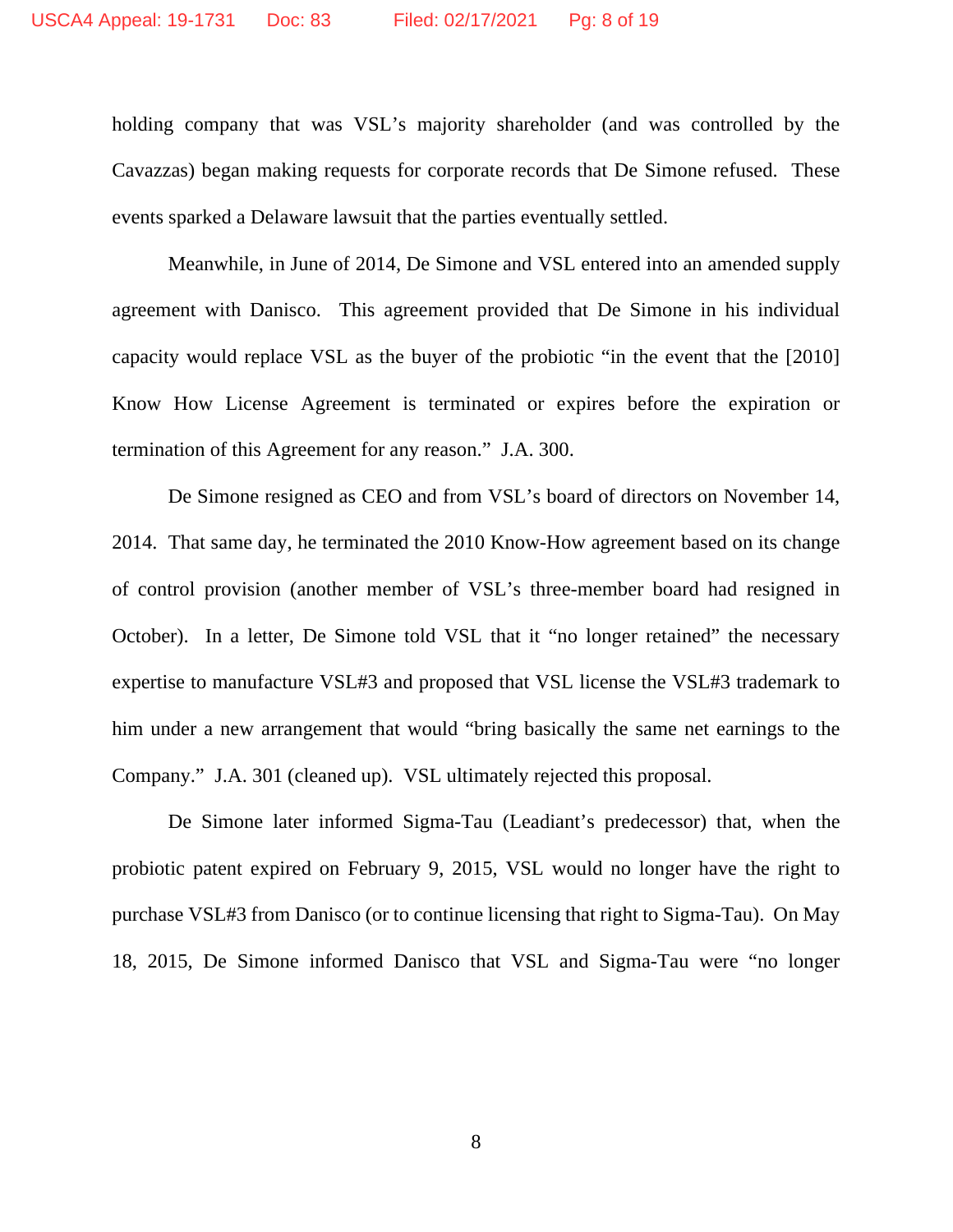authorized purchasers" of VSL#3 and that Danisco could not fill any orders placed by VSL or Sigma-Tau after that date. [5](#page-8-0) J.A. 302.

De Simone subsequently went into business with ExeGi. After the probiotic patent (and related patent license agreement) expired, ExeGi informed VSL that it would be launching a generic version of VSL#3 made with De Simone's Know-How (which De Simone licensed to ExeGi). ExeGi began to promote this product, Visbiome, in May 2015.

B.

De Simone filed his original complaint against VSL and Sigma-Tau (which later became Leadiant) on May 11, 2015 seeking (1) a declaratory judgment that he owned the Know-How used to manufacture VSL#3, and alleging (2) breach of contract against VSL for failure to pay royalties, (3) unjust enrichment against VSL and Sigma-Tau for continuing to sell and market VSL#3 in the United States after the patent license agreement expired, (4) misappropriation of trade secrets against both defendants, and (5) civil conspiracy against both defendants. VSL filed an answer, a counterclaim, and a third-party complaint joining three defendants and alleging over 20 causes of action including breach of fiduciary duty, trademark infringement, numerous business torts, and a request for a declaratory judgment that VSL, not De Simone, owned the Know-How. Sigma-Tau also filed an answer, a counterclaim, and a third-party complaint seeking declaratory relief and alleging various business torts.

<span id="page-8-0"></span><sup>&</sup>lt;sup>5</sup> De Simone later delayed this date until September 23, 2015 pursuant to an agreement with the VSL Parties.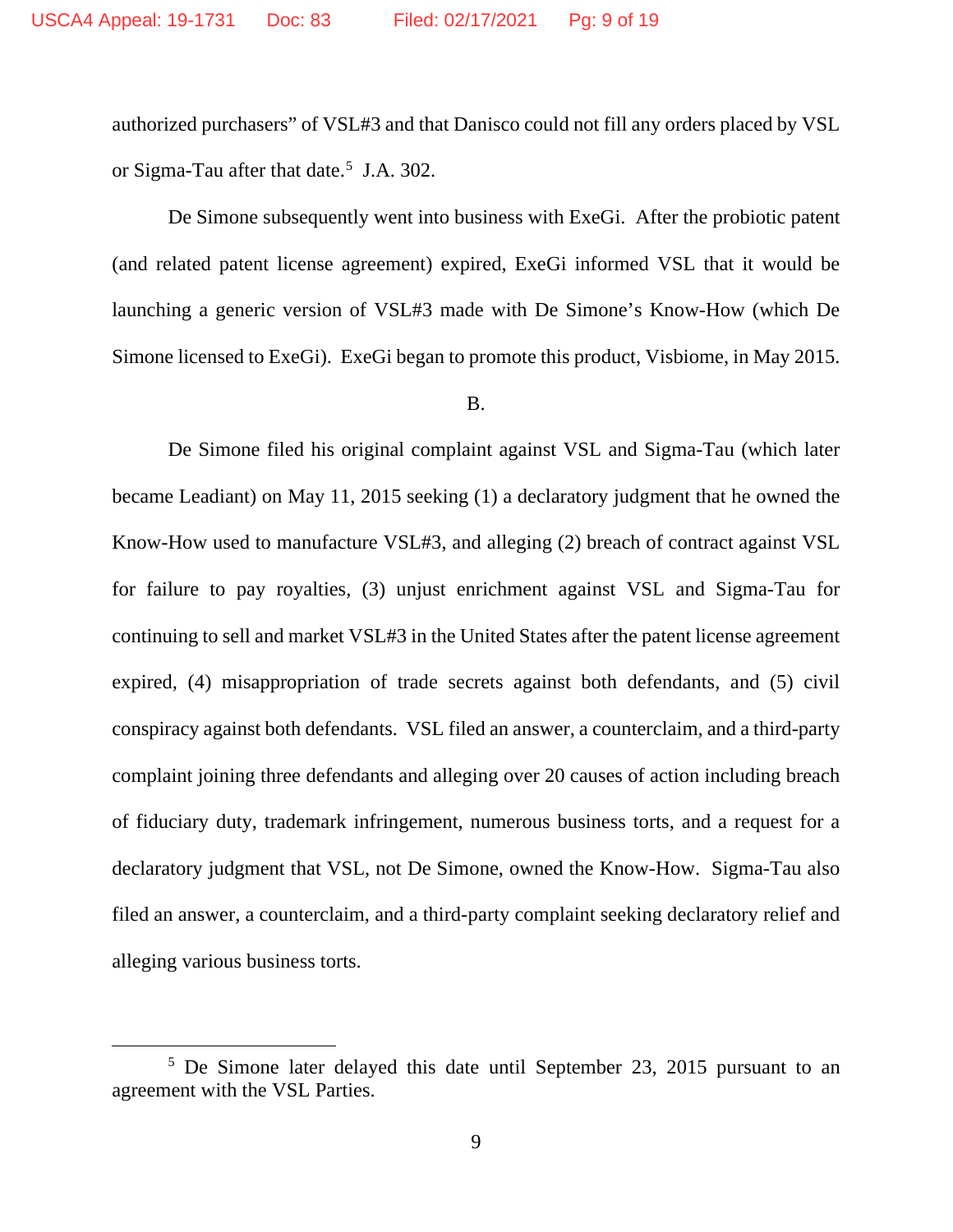The parties amended the pleadings numerous times over the next three years. Notably, De Simone added a Lanham Act false advertising claim against Leadiant and Alfasigma based on allegations that, in marketing VSL's new VSL#3 product manufactured in Italy without De Simone's Know-How, the companies falsely advertised that the new product was "the same as" the former version of VSL#3 that Danisco manufactured with De Simone's Know-How. J.A. 520.

The parties also sought various preliminary injunctions. Relevant here, on September 25, 2015, the district court enjoined De Simone from interfering with VSL's supply of VSL#3 from Danisco until January 31, 2016 (when the 2014 supply agreement would have expired). This was based on the court's finding that VSL was likely to succeed on its claim for breach of fiduciary duty because De Simone was still VSL's CEO (and thus owed VSL fiduciary duties) when, among other actions, he amended the supply agreement with Danisco to add the provision that allowed him to step into VSL's shoes as VSL#3's buyer upon termination of the 2010 Know-How agreement. The court reasoned that allowing De Simone to cut off VSL's supply of VSL#3 in 2015 would cause irreparable harm to VSL and would unjustly allow De Simone to profit from self-dealing because VSL's new manufacturer couldn't start production until January 2016 and, in the meantime, ExeGi planned to bring Visbiome to market as early as October 2015.

When the case reached summary judgment, the remaining claims generally consisted of (1) claims relating to the Know-How's ownership; (2) claims relating to De Simone's alleged breaches of fiduciary duty vis-à-vis VSL; (3) claims relating to the VSL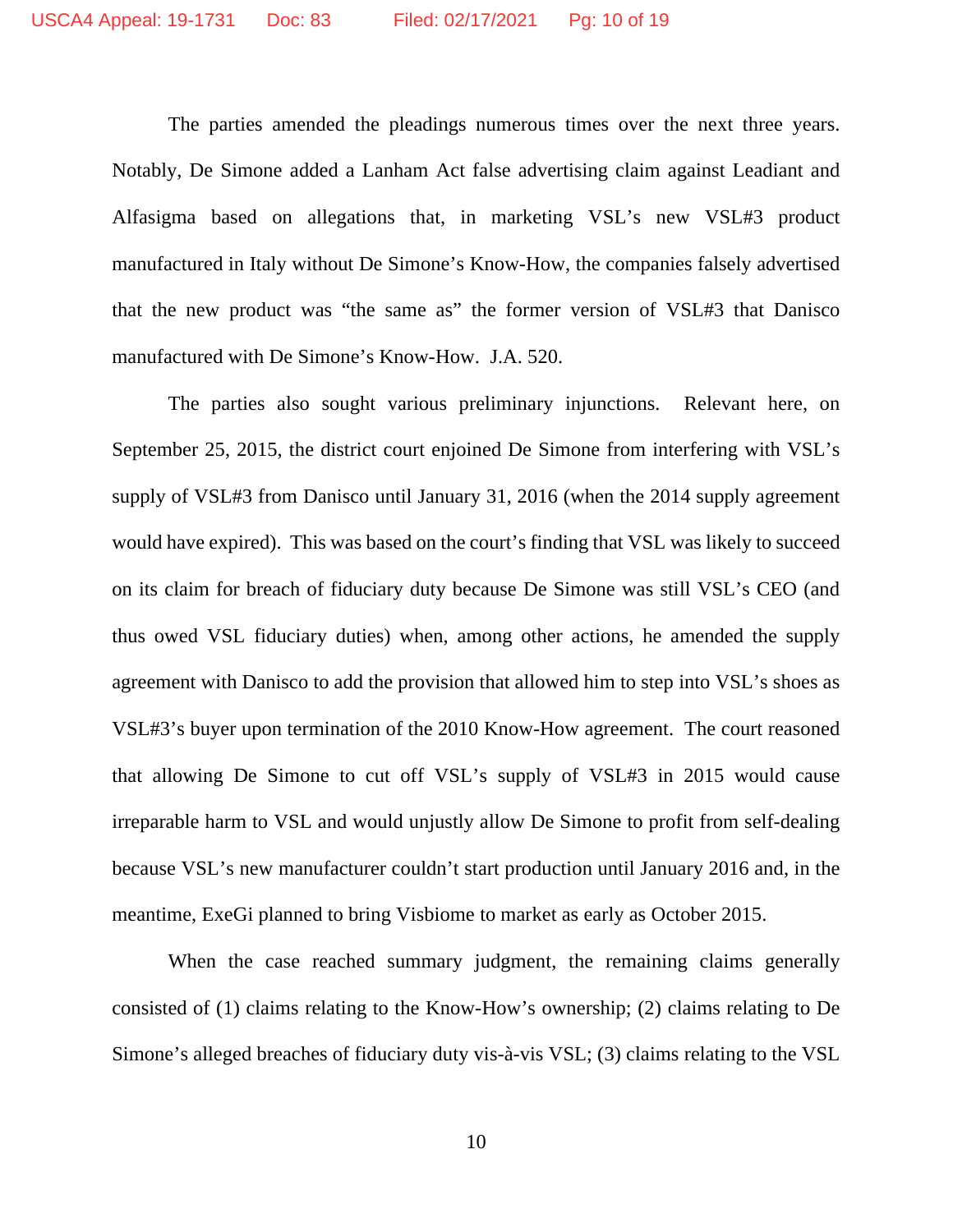Parties' sales of VSL#3 after De Simone resigned from VSL; and (4) Lanham Act trademark infringement and false advertising claims.

Faced with competing requests to declare either De Simone or VSL the owner of the Know-How—which both parties claimed was a protectable and valuable trade secret the district court found that De Simone owned the Know-How and, after a detailed analysis of the relevant agreements, rejected VSL's argument that De Simone had transferred ownership to VSL. This finding either partially or wholly resolved many of the parties' claims.

The district court also (1) granted partial summary judgment to De Simone on VSL's breach of fiduciary duty claims to the extent that they were based on events that occurred prior to 2012 (on statute of limitations grounds); (2) granted summary judgment as to liability on De Simone's breach of contract claim based on VSL's failure to pay royalties it owed De Simone under the patent license agreement; (3) granted summary judgment to the VSL Parties on De Simone's trade secrets claims; (4) granted partial summary judgment to the VSL Parties on their trademark infringement claims; and (5) denied summary judgment on all other claims.

Four claims made it to trial: (1) De Simone's breach of contract claim related to the unpaid patent royalties (on damages only); (2) De Simone's unjust enrichment claim against VSL and Leadiant; (3) ExeGi's false advertising claim against Leadiant and Alfasigma; and (4) VSL's breach of fiduciary duty counterclaim against De Simone.

After a three-week trial, a jury returned verdicts in De Simone's and ExeGi's favor on all claims. The jury awarded ExeGi \$15 million in damages against Alfasigma for false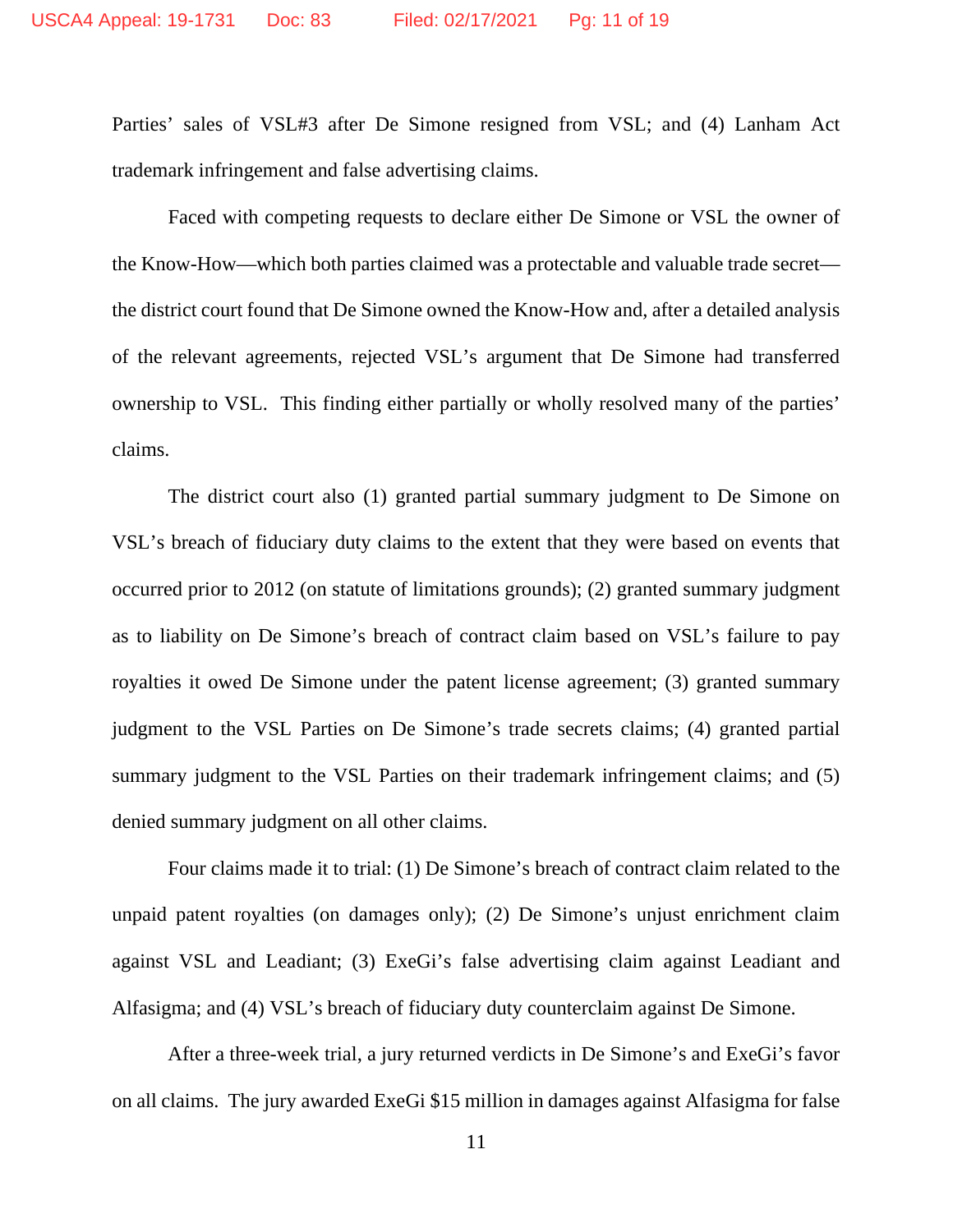advertising and De Simone \$2,046,606 in total damages for unjust enrichment (\$1,874,602 against VSL and \$172,004 against Leadiant).[6](#page-11-0)

The parties filed numerous post-trial motions. The district court denied the VSL Parties' Rule 50 motions for judgment as a matter of law on the false advertising and unjust enrichment claims.<sup>[7](#page-11-1)</sup> The district court also denied VSL's Rule 59 motion for a new trial on its breach of fiduciary duty counterclaim.<sup>[8](#page-11-2)</sup> The district court granted De Simone's posttrial motion in part and issued a permanent injunction against Alfasigma and Leadiant.

The VSL Parties timely appealed.

### II.

We review a district court's denial of a Rule 50 motion for judgment as a matter of law de novo. *Legacy Data Access, Inc. v. Cadrillion, LLC*, 889 F.3d 158, 164 (4th Cir. 2018). We won't overturn a jury's verdict unless "the nonmoving party failed to make a showing on an essential element of his case with respect to which he had the burden of proof." *Price v. City of Charlotte*, 93 F.3d 1241, 1249 (4th Cir. 1996) (cleaned up). In making this determination, "we may not substitute our judgment for that of the jury or

<sup>&</sup>lt;sup>6</sup> The VSL Parties don't appeal the jury's award for the breach of contract claim.

<span id="page-11-1"></span><span id="page-11-0"></span><sup>7</sup> The district court also denied the VSL Parties' joint Rule 59 motion for a new trial on the unjust enrichment and false advertising claims, but the VSL Parties make no argument relevant to that motion in their briefing.

<span id="page-11-2"></span><sup>&</sup>lt;sup>8</sup> This motion also asked for a new trial on VSL's declaratory relief claim, but the VSL Parties' briefing neither requests nor argues for a new trial on that claim.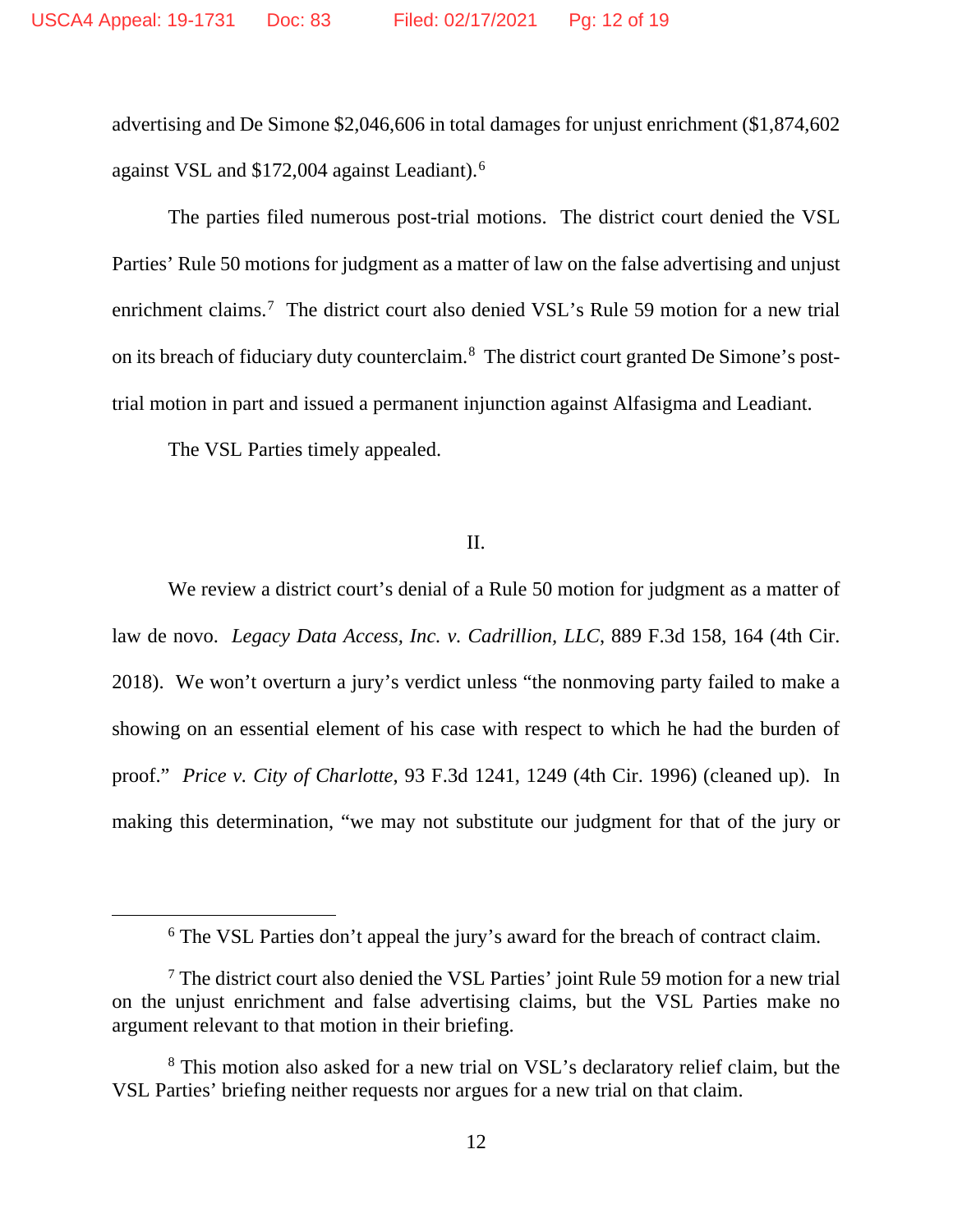make credibility determinations." *Id.* Instead, we view the evidence in the light most favorable to the prevailing party in the trial court. *Legacy Data Access*, 889 F.3d at 164.

Whether to grant or deny a motion for a new trial is "within the sound discretion of the district court and will not be disturbed absent a clear showing of abuse of discretion." *Chesapeake Paper Prods. Co. v. Stone & Webster Eng'g Corp.*, 51 F.3d 1229, 1237 (4th Cir. 1995). A district court may grant a new trial if it finds that "the verdict is against the clear weight of the evidence, is based upon false evidence or will result in a miscarriage of justice." *Id.*

Finally, "[w]e review an order granting an injunction for abuse of discretion, reviewing factual findings for clear error and legal conclusions *de novo*." *PBM Prods., LLC v. Mead Johnson & Co.*, 639 F.3d 111, 125 (4th Cir. 2011).

#### A.

We hold that the evidence presented at trial supports the jury's verdicts and damages awards. Regarding false advertising, ExeGi alleged that Alfasigma and Leadiant violated the Lanham Act by falsely advertising that VSL's new Italian-made version of VSL#3, which was manufactured by a reverse-engineering process without De Simone's Know-How, was essentially the same probiotic as the prior version of VSL#3 manufactured by Danisco. ExeGi sought approximately \$27.8 million in damages from Alfasigma, which was the amount Alfasigma made in profits from selling Italian-made VSL#3 from July 1, 2016 through the end of trial.<sup>[9](#page-12-0)</sup>

<span id="page-12-0"></span><sup>9</sup> ExeGi didn't seek damages from Leadiant for false advertising.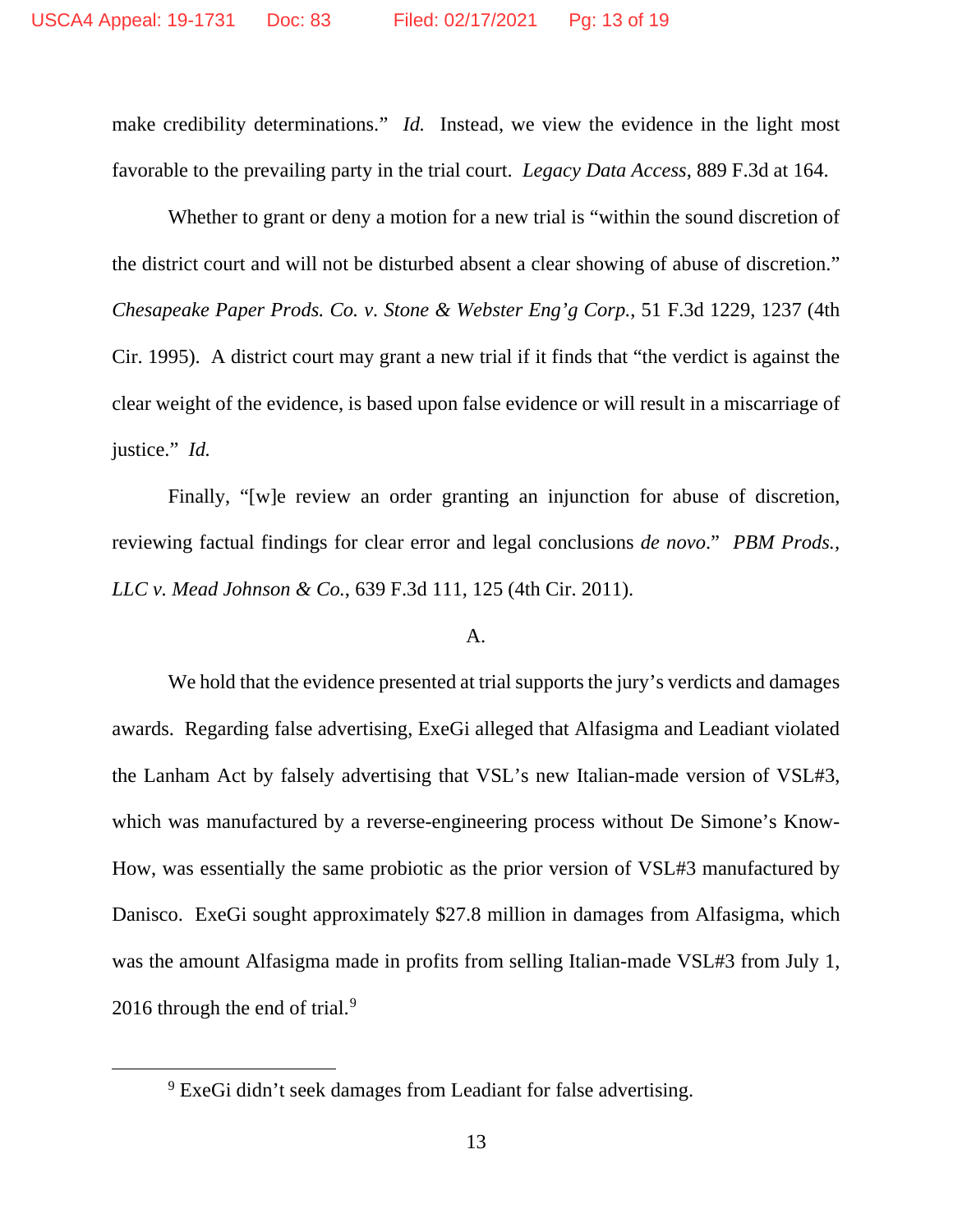The elements of a Lanham Act false advertising claim are:

(1) the defendant made a false or misleading description of fact or representation of fact in a commercial advertisement about his own or another's product; (2) the misrepresentation is material, in that it is likely to influence the purchasing decision; (3) the misrepresentation actually deceives or has the tendency to deceive a substantial segment of its audience; (4) the defendant placed the false or misleading statement in interstate commerce; and (5) the plaintiff has been or is likely to be injured as a result of the misrepresentation, either by direct diversion of sales or by a lessening of goodwill associated with its products.

*Scotts Co. v. United Indus. Corp.*, 315 F.3d 264, 272 (4th Cir. 2002). When a statement

made in an advertisement is literally false (as was alleged here), a party need not present

evidence of consumer deception in order to succeed. [10](#page-13-0) *See id.* at 273. However, when a

<span id="page-13-0"></span><sup>10</sup> A statement is "literally false" when it's false on its face. *Id.* (cleaned up). The parties here presented conflicting expert testimony regarding whether the Italian-made version of VSL#3 was essentially the same as the Danisco-made version. The VSL Parties argued that, under *In re GNC Corp.*, 789 F.3d 505 (4th Cir. 2015), their expert's testimony that the two products were genetically and functionally equivalent precluded a finding of literal falsity as a matter of law. The district court rejected this argument.

Nonetheless, amici urge us to declare that our literal falsity analysis in *GNC* is erroneous dicta. But we see no reason to do so. *GNC* addressed—and rejected—an argument very similar to the one that the VSL Parties made (and that amici fear): "Plaintiffs [] object that our holding today would 'permit a manufacturer of the most dubious product to engage an "expert" and then contend it was immune from a consumer fraud action.' However, plaintiffs who believe that no *reasonable* scientist would agree with the challenged representations remain free to make that allegation. . . . A manufacturer may not hold out the opinion of a minority of scientists as if it reflected broad scientific consensus." *GNC*, 789 F.3d at 515–16 (citation omitted). And the district court applied *GNC* accordingly here. *See* J.A. 846 ("*GNC* thus does not broadly hold that a false advertising claim based on a statement grounded in science must fail if the defendant presents an expert witness supporting its position. In the absence of a concession that the statement is the subject of reasonable scientific debate, that question is properly decided by the jury.").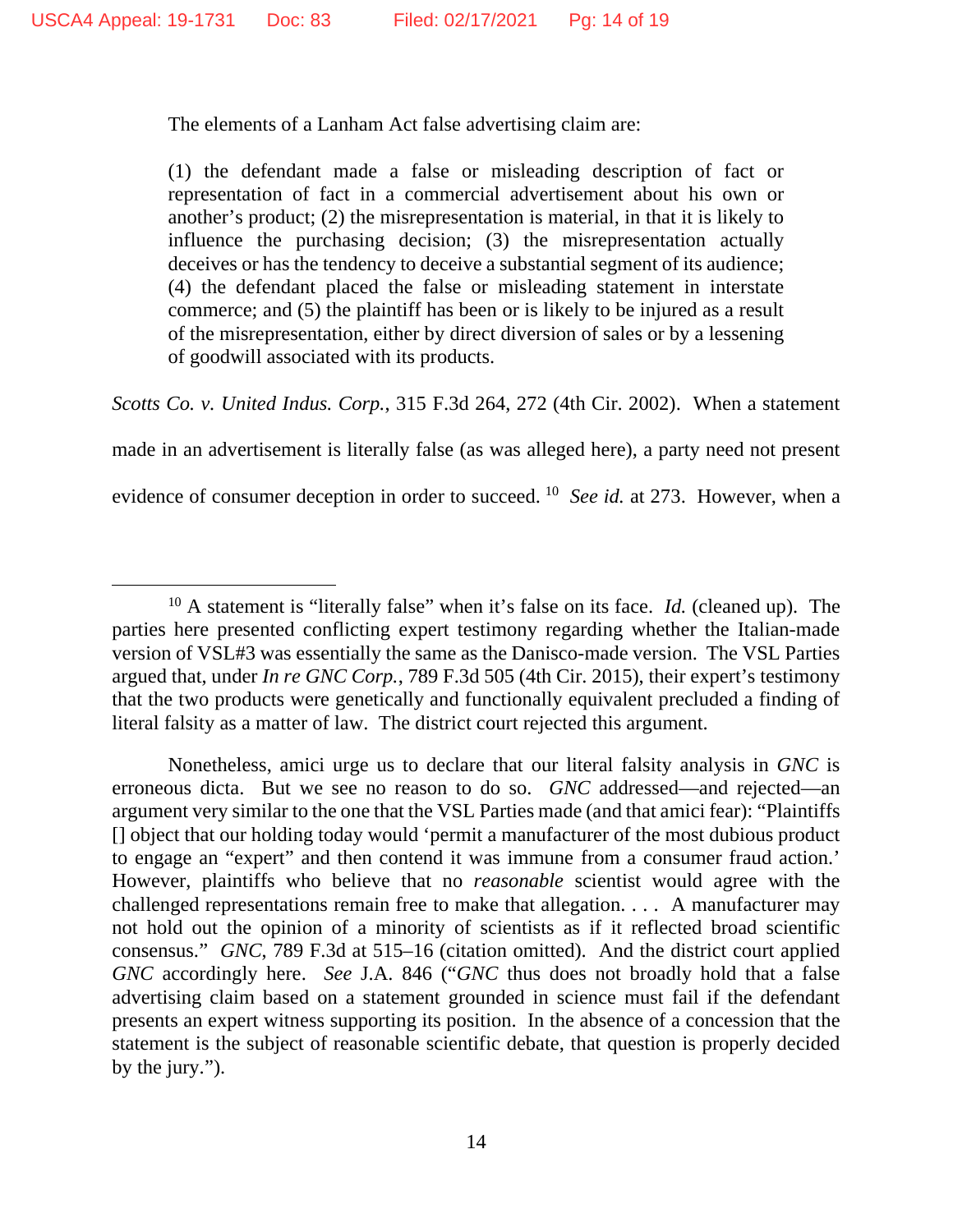claim involves multiple false statements (as was also alleged here), a plaintiff "may not mix and match statements, with some satisfying one Lanham Act element and some satisfying others." *Verisign, Inc. v. XYZ.COM LLC*, 848 F.3d 292, 299 (4th Cir. 2017). Rather, at least one statement must satisfy all five elements to constitute a Lanham Act violation. *Id.* The jury found Alfasigma and Leadiant liable for false advertising and awarded ExeGi \$15 million in damages against Alfasigma.

Regarding unjust enrichment, De Simone sought \$2,585,297 in damages against VSL and \$6,192,159 in damages against Leadiant based on the companies' continued sale of VSL#3 made with De Simone's Know-How from September 15, 2015 to January 31,  $2016<sup>11</sup>$  $2016<sup>11</sup>$  $2016<sup>11</sup>$  De Simone argued that after the probiotic patent and its related licensing agreement expired, VSL and Leadiant had no right to continue selling the probiotic made from his Know-How because he terminated the 2010 Know-How agreement that would have given them that right.

In Maryland, the elements of unjust enrichment are: (1) "[a] benefit conferred upon the defendant by the plaintiff"; (2) "[a]n appreciation or knowledge by the defendant of the benefit"; and (3) "[t]he acceptance or retention by the defendant of the benefit under such circumstances as to make it inequitable for the defendant to retain the benefit without the payment of its value." *Hill v. Cross Country Settlements, LLC*, 936 A.2d 343, 351 (Md.

<span id="page-14-0"></span><sup>&</sup>lt;sup>11</sup> September 15, 2015 was the date after which De Simone refrained from preventing Danisco from selling the probiotic to the VSL Parties only because the district court enjoined him from doing so.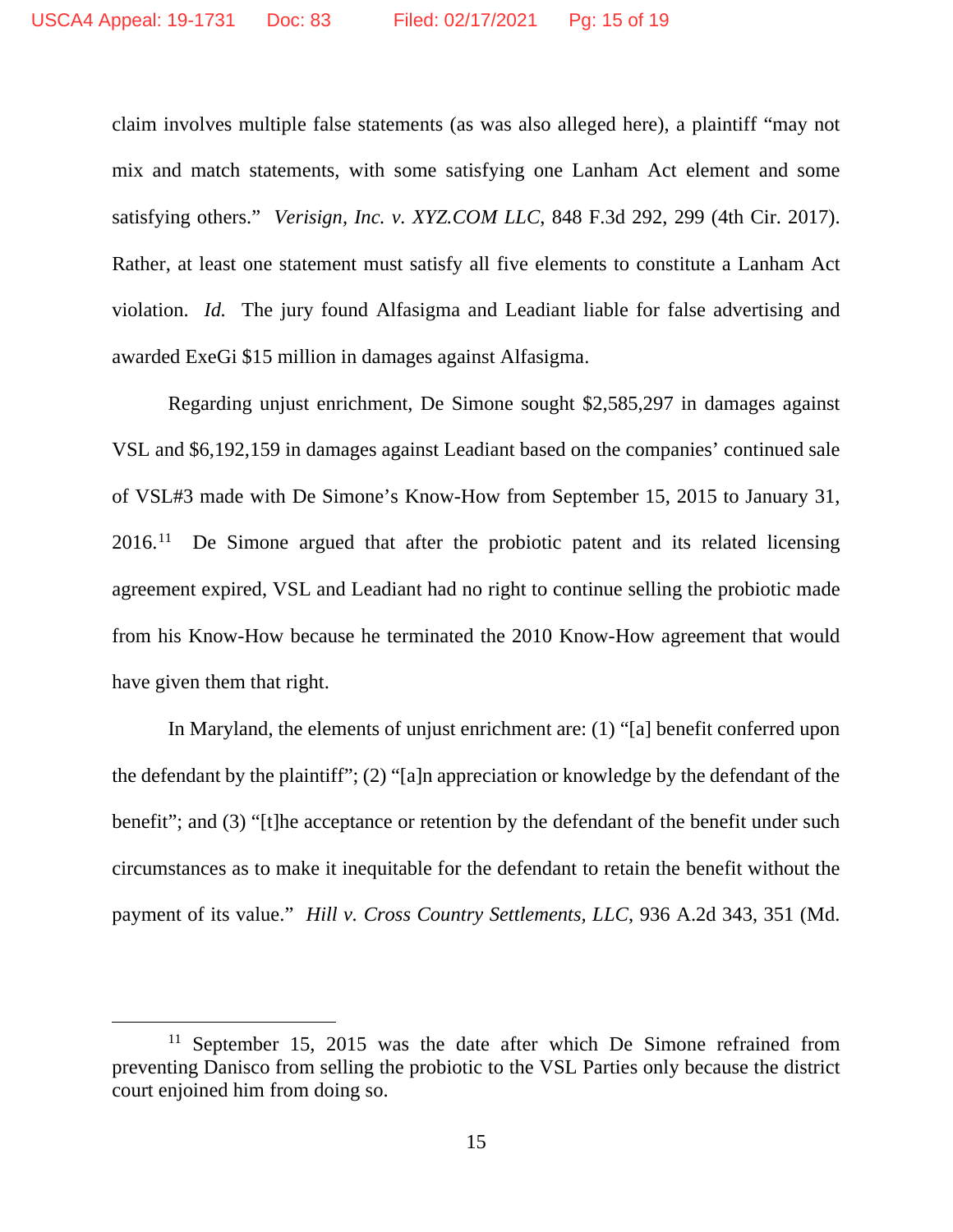2007). The jury found Leadiant and VSL liable for unjust enrichment and awarded De Simone a total of \$2,046,606 in damages.

The district court upheld the jury's verdicts and damages awards. Regarding false advertising, the court reasoned that the evidence at trial supported a finding that at least one statement made by each of the two companies satisfied the requisite elements under the Lanham Act. The district court also upheld the jury's \$15 million award against Alfasigma, denying competing requests by the parties to either increase or decrease the award. Regarding unjust enrichment, the court reasoned that the evidence also supported a finding that VSL and Leadiant were unjustly enriched as a result of their continued sales of Danisco-manufactured VSL#3 from September 15, 2015 to January 31, 2016.

After carefully reviewing the record and considering the parties' briefs and arguments, we affirm the jury's verdicts and damages awards on the district court's wellreasoned opinions.

#### B.

We also hold that the district court acted within its discretion in denying VSL's motion for a new trial on its breach of fiduciary duty claim. As the district court observed, VSL's motion was filed "out of an abundance of caution" and was based almost entirely on the premise that the district court erroneously declared De Simone to be the owner of the Know-How at summary judgment and that the summary judgment order might be vacated or reversed on appeal. J.A. 872 (cleaned up). VSL didn't offer any argument on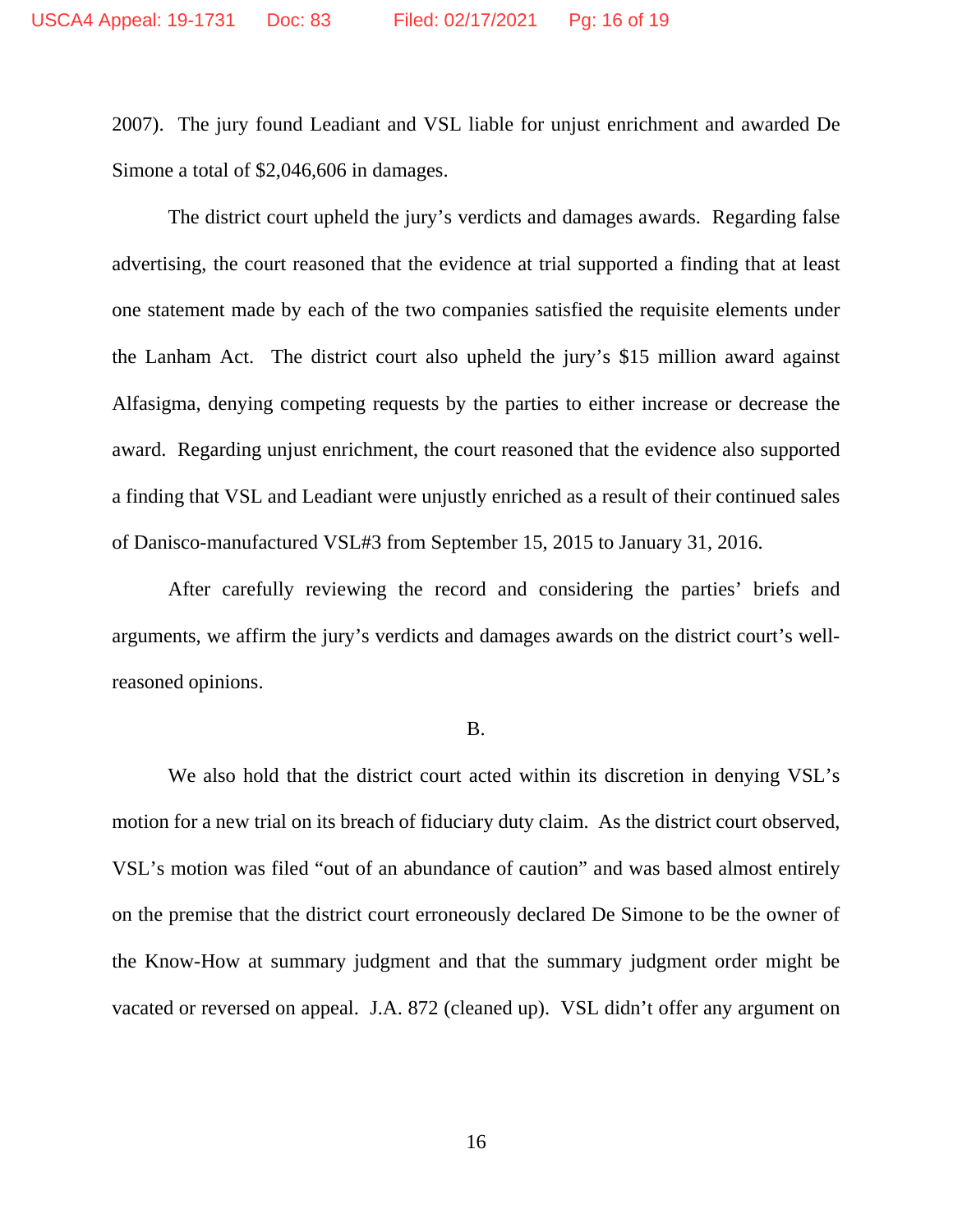this point in its motion, and it hasn't developed the argument on appeal.<sup>12</sup> Therefore, we decline to disturb the district court's summary judgment ruling.

 $C_{\cdot}$ 

Finally, we hold that the district court acted within its discretion in issuing a permanent injunction to prevent the VSL Parties from continuing their false advertising, but we also hold that the injunction is overbroad as written. The Lanham Act gives a district court the "power to grant injunctions, according to the principles of equity and upon such terms as the court may deem reasonable" to prevent a violation of the Act. 15 U.S.C. § 1116(a). "[T]he party seeking the injunction must demonstrate that (1) it has suffered an irreparable injury; (2) remedies available at law are inadequate; (3) the balance of the hardships favors the party seeking the injunction; and (4) the public interest would not be disserved by the injunction." *PBM*, 639 F.3d at 126 (citing *eBay, Inc. v. MercExchange*, 547 U.S. 388, 391 (2006)). If issued, an injunction "should be no more burdensome to the defendant than necessary to provide complete relief to the plaintiffs" and "should be carefully addressed to the circumstances of the case." *Id.* at 128.

Here, the district court issued the following injunction:

Alfasigma USA, Inc. ("Alfasigma") and Leadiant Biosciences, Inc. ("Leadiant") are hereby PERMANENTLY ENJOINED from (1) stating or suggesting in VSL#3 promotional materials directed at or readily accessible to United States consumers that the present version of VSL#3 produced in Italy ("Italian VSL#3") continues to contain the same formulation found in the versions of VSL#3 produced before January 31, 2016 ("the De Simone

<span id="page-16-0"></span> $12$  To the extent that VSL's motion can be read to separately take issue with the jury instruction at trial regarding De Simone's ownership of the Know-How, VSL failed to timely object to that instruction and thus waived its right to challenge it.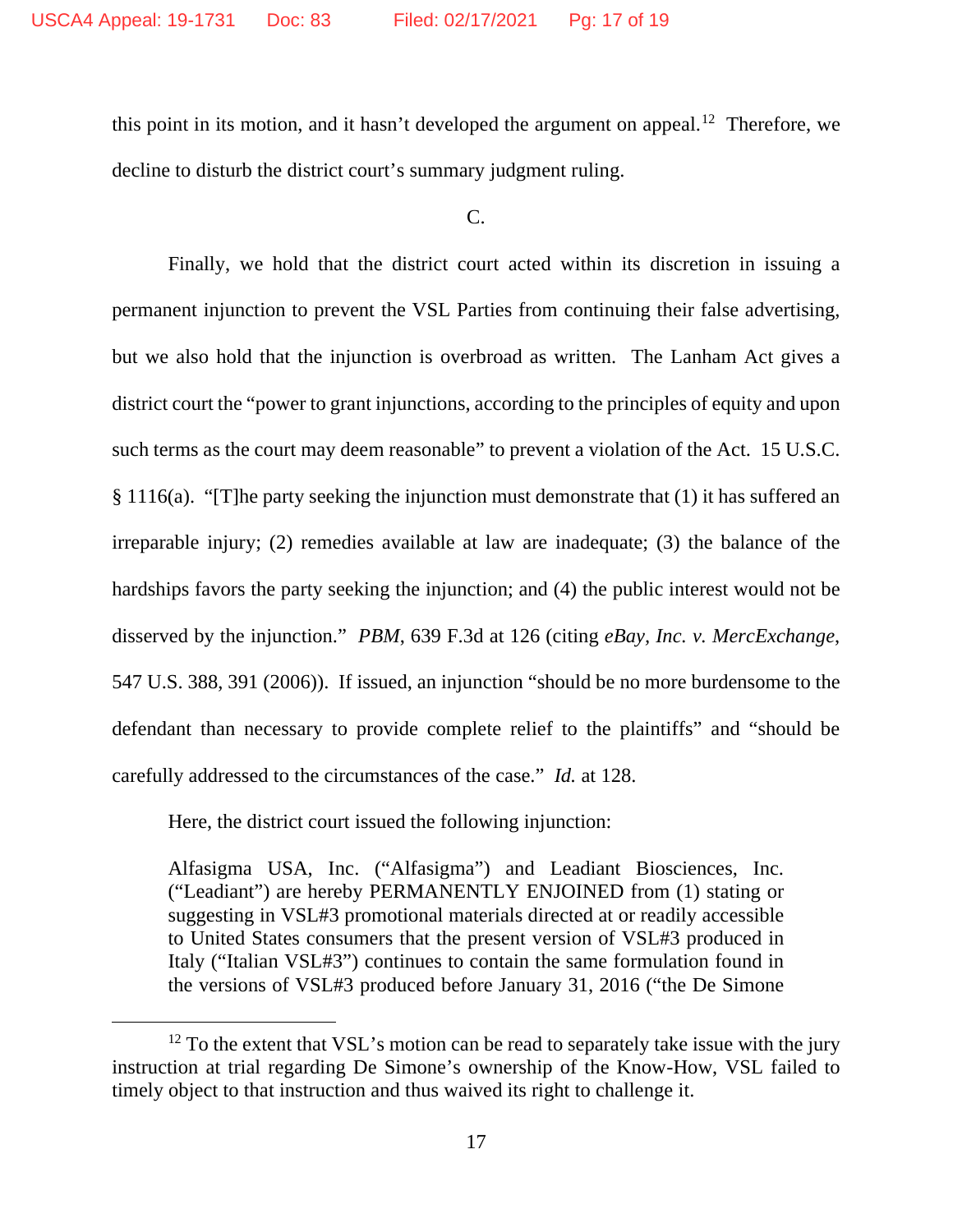Formulation"), including but not limited to making statements that VSL#3 contains the "original proprietary blend" or the "same mix in the same proportions" as earlier version[s] of VSL#3; and (2) citing to or referring to any clinical studies performed on the De Simone Formulation or earlier versions of VSL#3 as relevant or applicable to Italian VSL#3.

J.A. 895. The court reasoned that "the essential injury to ExeGi . . . is the VSL Parties' repeated false assertions in their advertising that Italian VSL#3 continues to be composed of [De Simone's probiotic formulation]." J.A. 882. Thus, the court concluded, "an injunctive remedy carefully addressed to the circumstances of this case is one focused on curtailing such claims of continuity between Italian VSL#3 and the De Simone formulation." *Id.* We agree, and thus we affirm the injunction to the extent that it prohibits claims of continuity between the Danisco-made VSL#3 and VSL's new reverse-engineered version.<sup>[13](#page-17-0)</sup>

But we hold that the language prohibiting the VSL Parties from "citing to or referring to any clinical studies performed on the De Simone Formulation or earlier versions of VSL#3 as relevant or applicable to Italian VSL#3" is too broad. To the extent that this language is intended to prohibit the VSL Parties from citing or referring to the clinical studies *as though* they were performed on Italian VSL#3 (rather than on the Danisco-made version), it's superfluous to prohibiting claims of continuity between the products. But prohibiting the VSL Parties from citing or referring to the clinical studies as

<span id="page-17-0"></span><sup>&</sup>lt;sup>13</sup> We also affirm the district court in including Leadiant in its injunction, because we agree that Leadiant's "voluntary discontinuance of challenged activities" doesn't satisfy its "heavy burden" to show that "there is *no* reasonable expectation that the wrong will be repeated." *Lyons P'ship, L.P. v. Morris Costumes, Inc.*, 243 F.3d 789, 800 (4th Cir. 2001).